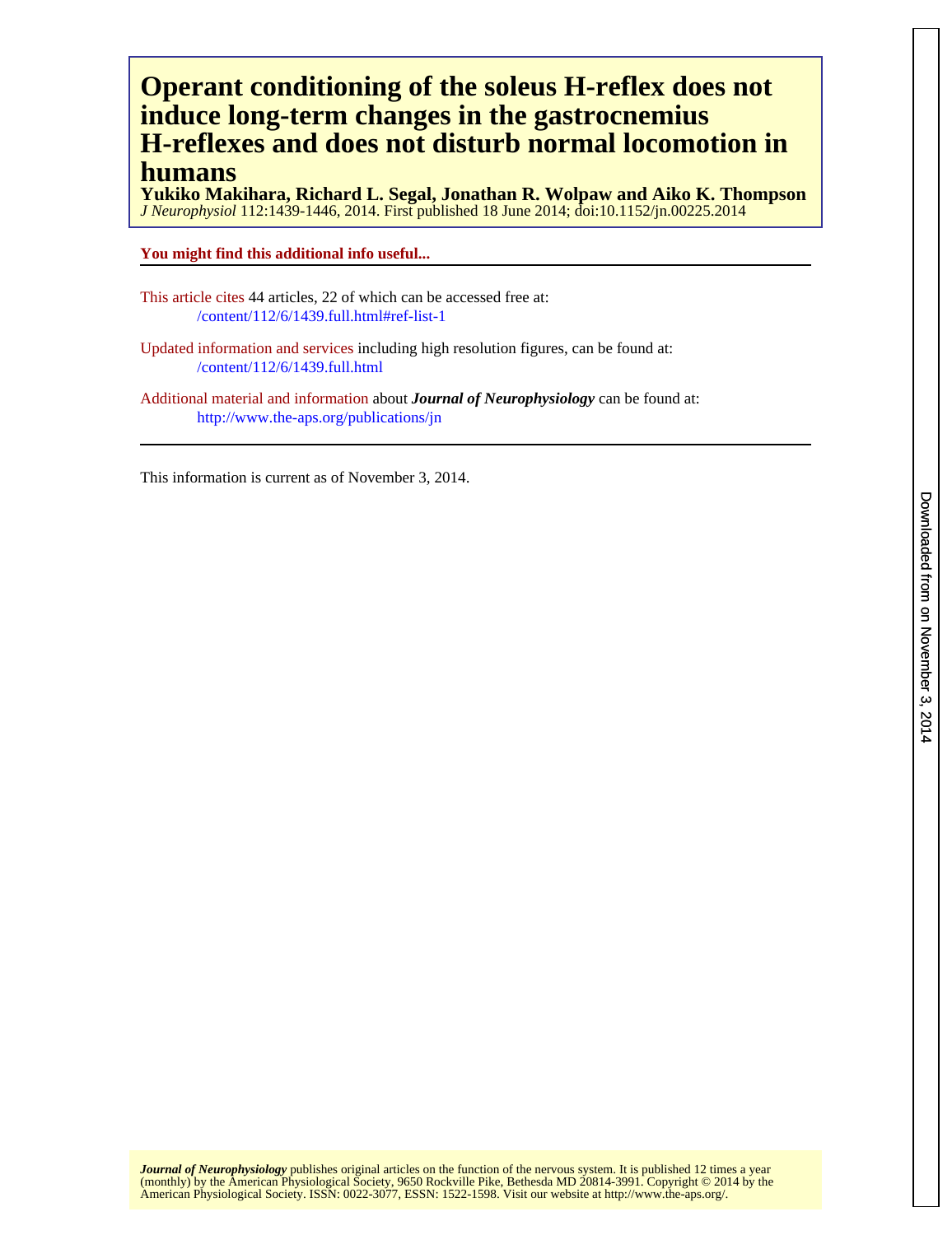# Operant conditioning of the soleus H-reflex does not induce long-term changes in the gastrocnemius H-reflexes and does not disturb normal locomotion in humans

**Yukiko Makihara,1,2 Richard L. Segal,2,3 Jonathan R. Wolpaw,1,4,5,6 and Aiko K. Thompson1,4,5,6**

<sup>1</sup>Helen Hayes Hospital, New York State Department of Health, West Haverstraw, New York; <sup>2</sup>Program in Human Movement *Science, Department of Allied Health Sciences, The University of North Carolina at Chapel Hill, Chapel Hill, North Carolina;* <sup>3</sup> *Department of Health Professions, Medical University of South Carolina, Charleston, South Carolina;* 4 *Wadsworth Center, New York State Department of Health, Albany, New York;* <sup>5</sup> *Department of Neurology, Neurological Institute, Columbia University, New York, New York; and* <sup>6</sup> *Department of Biomedical Sciences, State University of New York, Albany, New York*

Submitted 21 March 2014; accepted in final form 14 June 2014

**Makihara Y, Segal RL, Wolpaw JR, Thompson AK.** Operant conditioning of the soleus H-reflex does not induce long-term changes in the gastrocnemius H-reflexes and does not disturb normal locomotion in humans. *J Neurophysiol* 112: 1439 –1446, 2014. First published June 18, 2014; doi:10.1152/jn.00225.2014.—In normal animals, operant conditioning of the spinal stretch reflex or the H-reflex has lesser effects on synergist muscle reflexes. In rats and people with incomplete spinal cord injury (SCI), soleus H-reflex operant conditioning can improve locomotion. We studied in normal humans the impact of soleus H-reflex down-conditioning on medial (MG) and lateral gastrocnemius (LG) H-reflexes and on locomotion. Subjects completed 6 baseline and 30 conditioning sessions. During conditioning trials, the subject was encouraged to decrease soleus H-reflex size with the aid of visual feedback. Every sixth session, MG and LG H-reflexes were measured. Locomotion was assessed before and after conditioning. In successfully conditioned subjects, the soleus H-reflex decreased 27.2%. This was the sum of within-session (task dependent) adaptation (13.2%) and across-session (long term) change (14%). The MG H-reflex decreased 14.5%, due mainly to task-dependent adaptation (13.4%). The LG H-reflex showed no task-dependent adaptation or long-term change. No consistent changes were detected across subjects in locomotor H-reflexes, EMG activity, joint angles, or step symmetry. Thus, in normal humans, soleus H-reflex down-conditioning does not induce long-term changes in MG/LG H-reflexes and does not change locomotion. In these subjects, task-dependent adaptation of the soleus H-reflex is greater than it is in people with SCI, whereas long-term change is less. This difference from results in people with SCI is consistent with the fact that long-term change is beneficial in people with SCI, since it improves locomotion. In contrast, in normal subjects, long-term change is not beneficial and may necessitate compensatory plasticity to preserve satisfactory locomotion.

spinal cord; synergists; plasticity; learning; rehabilitation

AN OPERANT CONDITIONING PROTOCOL can markedly increase or decrease the H-reflex or the spinal stretch reflex (SSR) in monkeys, rats, mice, and humans (Carp et al. 2006b; Chen and Wolpaw 1995; Thompson et al. 2009; Wolpaw 1987). In monkeys, rats, and humans, this conditioning has similar but lesser effects on the reflexes of synergist muscles (Chen et al. 2005; Wolf and Segal 1996; Wolpaw et al. 1983). Thompson

et al. (2009) showed in humans that conditioned H-reflex change is the sum of rapid within-session (i.e., task dependent) adaptation and gradual across-session (i.e., long term) change. The former is thought to reflect task-dependent change in cortical influence (e.g., on presynaptic inhibition) (Baudry et al. 2010; Brooke et al. 1997; Meunier and Pierrot-Deseilligny 1998; Stein 1995; Stein and Capaday 1988) that affects the activity of H-reflex pathway only during the conditioning protocol. The latter appears to reflect spinal cord plasticity (Thompson and Wolpaw, in press; Thompson and Wolpaw 2014; Wolpaw 2010 for review) that affects the activity of the pathway even outside of the conditioning protocol (Thompson et al. 2013a) and thereby affects other behaviors. Indeed, in rats and humans with incomplete spinal cord injury (SCI), appropriate soleus H-reflex conditioning can improve locomotion (Y Chen et al. 2006; Thompson et al. 2013b). Comparison of conditioning results from normal humans and humans with incomplete SCI suggested that the relative magnitudes of task-dependent adaptation and long-term change depend on the functional impact of long-term change on other behaviors such as locomotion (i.e., on whether it improves them or disturbs them) (Thompson et al. 2013b; Wolpaw 2010).

On the basis of these findings, the present study asked two questions about soleus H-reflex conditioning in normal humans. First, is soleus H-reflex conditioning accompanied by task-dependent adaptation and/or long-term change in the Hreflexes of the synergist muscles, medial (MG) and lateral gastrocnemii (LG)? A recent study (Makihara et al. 2012), showing that human soleus, MG, and LG H-reflexes are similarly modulated during standing and walking, suggested that soleus H-reflex conditioning would affect MG and LG H-reflexes.

Second, does soleus H-reflex conditioning in normal humans affect locomotion? In normal rats, it does not disturb major features of locomotion (e.g., right/left symmetry), but it does affect locomotor electromyography (EMG) and kinematics (Chen et al. 2005, 2011). Analysis indicated that compensatory plasticity in other reflex pathways prevents the conditioned change in the soleus H-reflex pathway from disturbing locomotion (Chen et al. 2011). These results in normal rats suggested that soleus H-reflex conditioning might have similar effects on locomotion in normal humans. Soleus H-reflex

Address for reprint requests and other correspondence: A. K. Thompson, Helen Hayes Hospital, Route 9W, West Haverstraw, NY 10993 (e-mail: [a.kido.thompson@gmail.com\)](mailto:a.kido.thompson@gmail.com).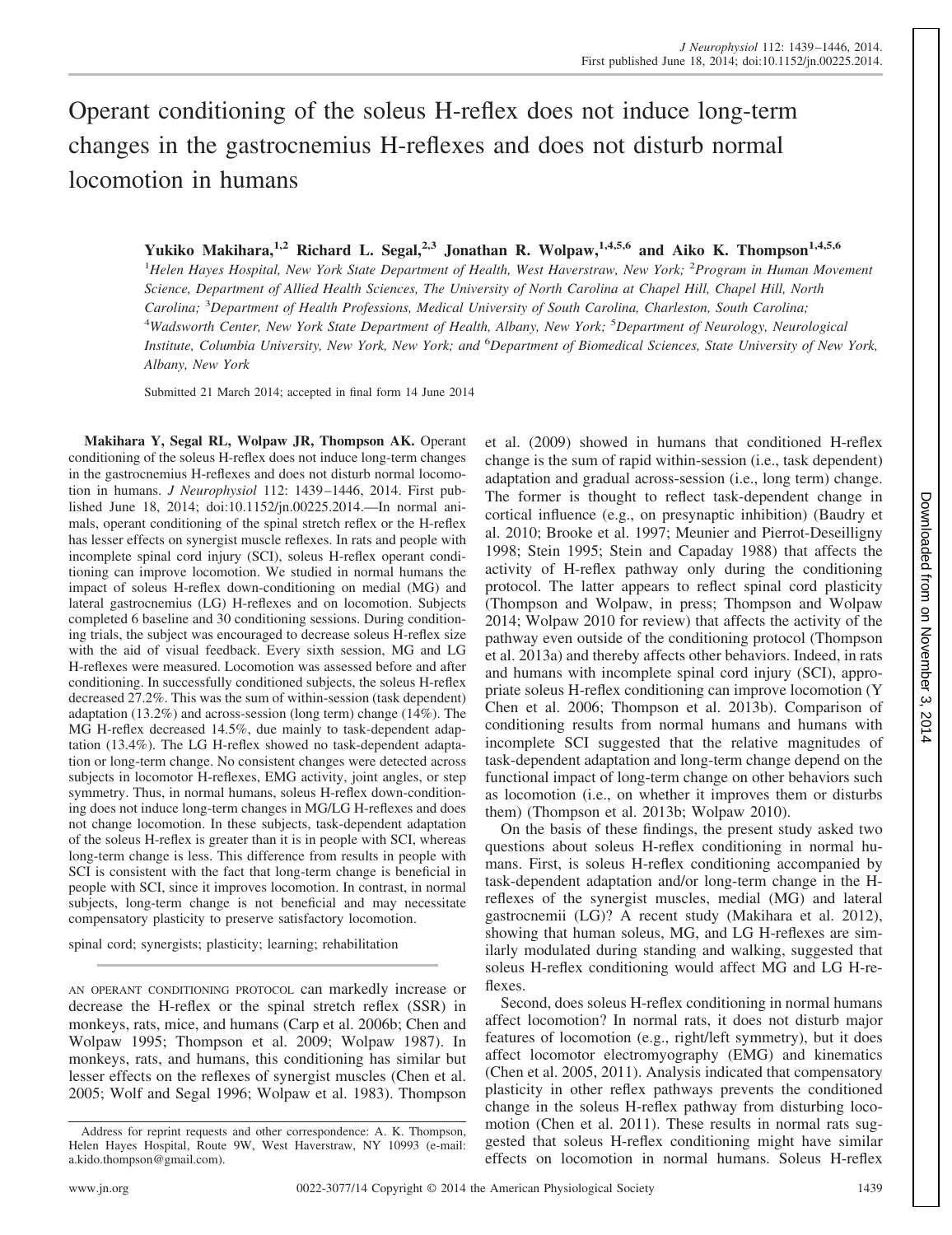modulation over the step-cycle, locomotor kinematics (i.e., joint angles), locomotor EMG activity in proximal and distal muscles of both legs, and step symmetry were assessed before and after down-conditioning of the soleus H-reflex in one leg.

#### **MATERIALS AND METHODS**

*Study overview.* The operant conditioning protocol for the human soleus H-reflex reflex has been described in detail previously (Thompson et al. 2009). It is summarized below, with several minor modifications noted. The protocol comprised 6 baseline sessions and 30 conditioning sessions spread over 12 wk (i.e., 3/wk). Each subject's sessions always occurred at the same time of day to control for diurnal variations in H-reflex size (Carp et al. 2006a; Chen and Wolpaw 1994; Lagerquist et al. 2006; Wolpaw and Seegal 1982). The H-reflexes of the MG and LG were concurrently measured with the soleus H-reflex in every sixth session over the course of study. Before beginning and after finishing the block of 30 conditioning sessions, each subject walked on a treadmill at a self-selected speed while EMG activity, H-reflexes, and joint angle data were measured. The study protocol was approved by the Institutional Review Board of Helen Hayes Hospital, New York State Department of Health, and all subjects gave written consent before participating. Eight subjects (2 women and 6 men, age 21–54 yr) with no known history of neurological disease or injury participated in the study.

*Operant conditioning sessions.* In the preliminary session preceding the baseline sessions, the maximum voluntary contraction (MVC) values for the soleus, MG, and LG muscles of the conditioned leg were concurrently measured as the rectified EMG levels for maximum isometric contraction during standing. Then, for each subject, target background EMG levels and target soleus M-wave size (i.e., rectified, equivalent to absolute value) for H-reflex trials were then determined. The target background EMG levels were set at about the subject's natural standing level [i.e., typically 10 –15% MVC for the soleus and  $\leq$  8  $\mu$ V (resting level) for the tibialis anterior (TA)]. Tibial nerve stimulation just above the soleus M-wave threshold was used to elicit the H-reflex. For each subject, rectified soleus M-wave size and soleus and TA background EMG amplitudes were kept constant for all the H-reflex trials of all the baseline and conditioning sessions. Small adjustments of the stimulus level were occasionally needed to maintain the target soleus M-wave size. In the sessions in which MG and LG EMG activity was also recorded, MG and LG M-waves were monitored throughout the H-reflex trials. MG and LG M-wave sizes are typically highly correlated with soleus M-wave size (Makihara et al. 2012). In the present study, the level of tibial nerve stimulation that produced a soleus M-wave just above threshold generally produced MG and LG M-waves that were also just above threshold.

Each baseline and conditioning session began with an H-reflex/Mwave recruitment curve measurement during standing while the subject maintained the soleus background EMG activity within the preset level (i.e., 10–15% MVC). Then, in each of the baseline sessions, 225 control H-reflexes were elicited in three 75-trial blocks. In each of the conditioning sessions, 20 control H-reflexes were elicited as in the baseline sessions, and then 225 conditioned H-reflexes were elicited in three 75-trial blocks. The difference between the control and conditioning trials was that in the conditioning trials, the subject was asked to decrease the soleus H-reflex and was given visual feedback of the reflex size immediately after each stimulus. The visual feedback showed whether the resulting H-reflex was smaller than a criterion value (i.e., successful or not). In contrast, in the control trials, the H-reflex was simply elicited without any feedback on H-reflex size. The MG and LG H reflexes were measured every sixth session (i.e., in baseline *session 6*, conditioning *sessions 6*, *12*, *18*, *24*, and *30*) concurrently with the soleus H-reflex. The subject received no feedback regarding the MG or LG background EMG activity or H-reflex size.

*EMG recording and electrical stimulation.* In all the sessions, EMG activity was recorded from soleus and TA. Soleus EMG activity was recorded with a pair of self-adhesive surface Ag-AgCl electrodes  $(2.2 \times 3.5 \text{ cm};$  Vermed, Bellows Falls, VT) placed longitudinally just below the gastrocnemii with the centers of electrodes  $\sim$ 3 cm apart, but consistent within each subject. To evaluate antagonist activity during the conditioning, another pair of EMG recording electrodes was placed on the skin over the belly of the TA. Every sixth session, EMG recording electrodes were also placed over the center of the MG and LG muscle bellies (see *Operant conditioning sessions*). The MG and LG EMG electrodes were placed so as to minimize the H-reflex threshold and to maximize the maximum H-reflex (Hmax) and the maximum M-wave (Mmax). The soleus, MG, and LG electrode pairs were separated by at least 7 cm apart to minimize cross talk (i.e., overlap among the motor unit populations contributing to the activity recorded by each pair).

To elicit the H-reflex and M-wave, the tibial nerve was stimulated in the popliteal fossa by a Grass S48 stimulator (with CCU1 constant current unit and SIU5 stimulus isolation unit; Astro-Med, West Warwick, RI) through self-adhesive surface Ag-AgCl electrodes (2.2  $\times$ 2.2 cm for the cathode and  $2.2 \times 3.5$  cm for the anode; Vermed). The stimulating electrode pair was placed so as to minimize the soleus H-reflex threshold, maximize the soleus Hmax and Mmax sizes, and avoid stimulation of other nerves. To prevent session-to-session variability in EMG or stimulating electrode placement, the locations of all electrodes were mapped in relation to permanent skin marks (e.g., scars and moles) in the preliminary session, and the electrodes were placed on the basis of this mapping in all subsequent sessions.

During the baseline and conditioning sessions, EMG signals were amplified, bandpass filtered at 10 –1,000 Hz, and sampled at 5,000 Hz. During the period of soleus EMG maintenance prior to stimulus delivery, soleus EMG activity was rectified and averaged every 100 ms, and the result was immediately provided as visual feedback on a computer monitor to help the subject maintain soleus background EMG activity within the specified window (see Thompson et al. 2009 for details). If soleus background EMG remained in the target window (typically  $10-15\%$  MVC) for 2 s, and if 5 s had passed since the last stimulus, a 1-ms square-wave stimulus pulse was delivered to elicit the H-reflex and M-wave. The nerve stimulus pulse and EMG activity from 50 ms before to 150 ms after the pulse were recorded.

*Analysis of conditioned and control H-reflexes.* For control and conditioning trials, soleus, MG, and LG H-reflex and M-wave sizes were defined as the mean rectified size in the reflex window (i.e., for the soleus, typically  $33-47$  ms poststimulus for the H-reflex and  $6-23$ ms poststimulus for the M-wave) minus average background EMG. For each session, we calculated average H-reflex sizes for the 225 H-reflex trials (i.e., three 75-trial blocks together) and for the first 20 within-session control trials (i.e., the first 20 trials of the first 75-trial block of a baseline session, or the 20 control H-reflex trials of a conditioning session). Control and conditioned soleus H-reflex sizes across sessions were quantified as a percentage of their average values for the six baseline sessions. That is, the control H-reflex size at each conditioning session was expressed as a percentage of the average of the first 20 trials of the 6 baseline sessions (i.e., 100% indicates no change), and the conditioned H-reflex size was expressed as a percentage of the average of the entire 225 trials of the 6 baseline sessions.

As noted above, MG and LG reflexes were simply recorded in every sixth session; the subject received no feedback as to their size. MG and LG H-reflexes recorded during soleus H-reflex control trials are referred to here as control MG and LG H-reflexes; and those recorded during soleus H-reflex conditioning trials are referred to as conditioned MG and LG H-reflexes. Control and conditioned MG and LG H-reflex sizes across sessions were quantified as a percentage of their average values in baseline *session 6*. For soleus, MG, and LG H-reflexes, we also calculated within-session (i.e., task dependent)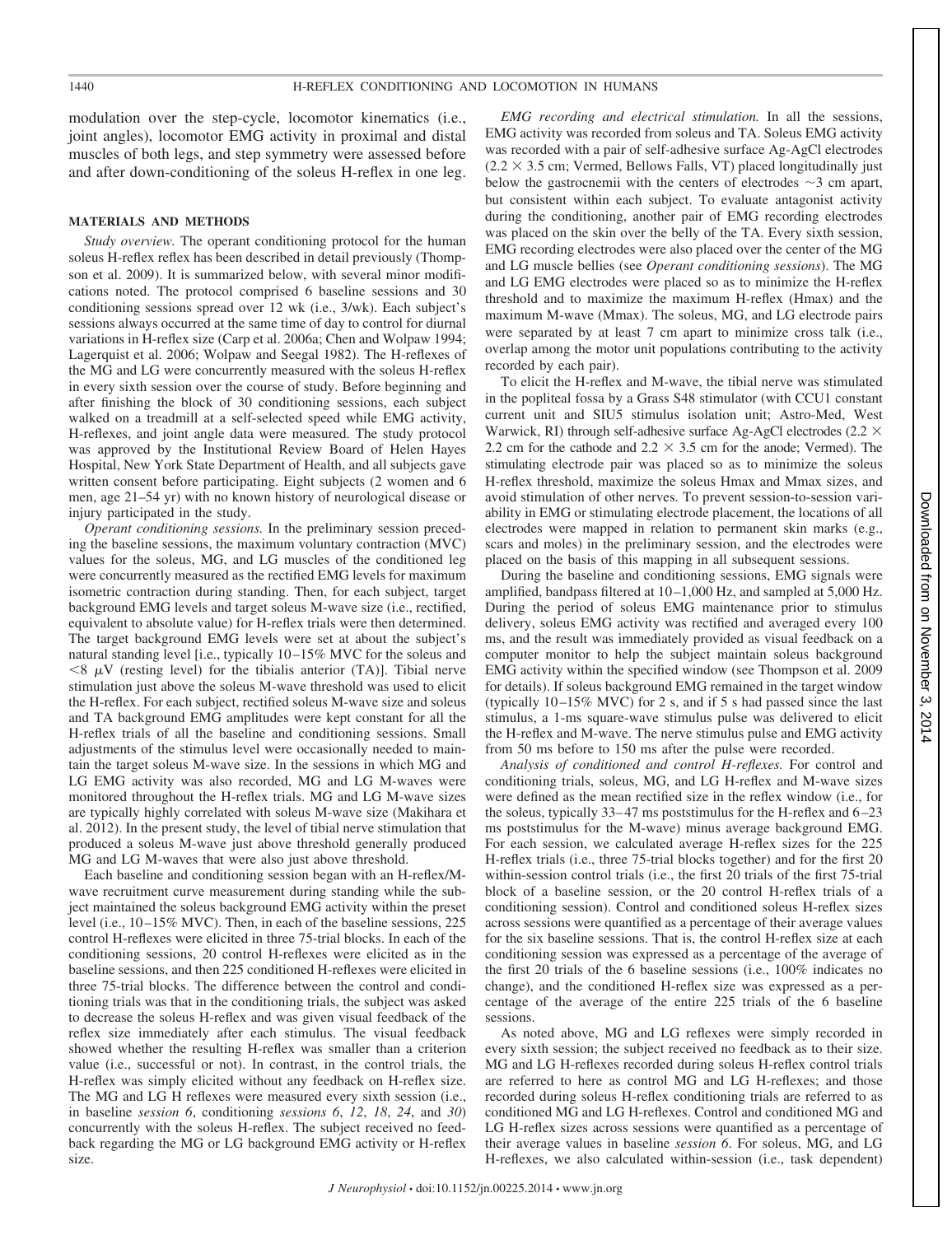change as average conditioned H-reflex size minus average control H-reflex size.

To determine for each subject whether down-conditioning was successful, the soleus H-reflex sizes during the six baseline sessions were compared with the conditioned reflex sizes in the last six conditioning sessions by using a one-sided unpaired *t*-test (Thompson et al. 2009). If the average for the six final sessions was less than that for the six baseline sessions with  $P \leq 0.05$ , conditioning was considered to be successful. For the subjects in whom conditioning was successful, the final conditioned soleus H-reflex size was calculated as the average conditioned soleus H-reflex for the final three sessions (i.e., *sessions 28 –30*) and expressed as a percentage of the average soleus H-reflex for the 225 trials of the three 75-trial blocks of the 6 baseline sessions. Similarly, the final control soleus H-reflex size was calculated as the average control H-reflex for the final three sessions and expressed as a percentage of the average soleus H-reflex for the first 20 trials of the 6 baseline sessions. For MG and LG, the conditioned and control H-reflexes in the last conditioning session were used as the final conditioned and control H-reflexes.

*Locomotor evaluation: EMG, H-reflex modulation, and kinematics.* Before and after the block of 30 conditioning sessions, locomotor EMG activity, H-reflex modulation, and joint motion were measured during treadmill walking. The postconditioning locomotor session occurred within 2 days of the last conditioning session. At the beginning of each locomotor session, the H-reflex and M-wave recruitment curves were simultaneously obtained from soleus, MG, and LG of the conditioned leg.

In each locomotor session, the subject walked on a treadmill at his/her comfortable speed (average 3.9 km/h; range 3.0 –5.1 km/h) three times for *1*) bilateral locomotor EMG measurement, *2*) locomotor H-reflex measurement, and *3*) joint motion measurement. For each subject, the treadmill speed was kept the same for all three measurements and for both locomotor sessions. Locomotor EMG activity was measured bilaterally from the soleus, TA, MG, LG, vastus lateralis (VL), and biceps femoris (BF). Locomotor H-reflexes were measured for soleus, MG, and LG of the conditioned side. For locomotor EMG and locomotor H-reflex measurements from soleus, MG, LG, and TA, the locations of the EMG and stimulating electrodes were the same ones used during the baseline and conditioning sessions. The locations of the VL and BF electrodes were the same for the two locomotor sessions.

During bilateral locomotor EMG measurement, we also assessed step-cycle symmetry [i.e., the ratio of the time between the nonconditioned leg's foot contact (nFC) and the conditioned leg's foot contact (cFC) to the time between cFC and nFC]. A ratio of 1 indicates a symmetrical gait (Thompson et al. 2013b). To detect foot contact, footswitch cells (Bortec Biomedical, Calgary, AB, Canada) were inserted between the subject's shoe and heel. For the entire locomotor evaluation, the step cycle for each leg went from its foot contact (FC) to its next FC (Thompson et al. 2013b).

For evaluation of locomotor EMG activity, the subject walked on the treadmill for about 4 min (i.e., 200 steps). To determine EMG modulation over the step cycle for each muscle of each subject, the step cycles were normalized to a standard length of time, that time was divided into 12 bins of equal duration, and the average EMG absolute values for each bin were averaged across the step cycles (Kido et al. 2004b; Makihara et al. 2012). For each muscle, the average rectified EMG amplitude for each of the 12 bins was expressed as a percentage of the amplitude in the bin with the highest amplitude. To determine the degree to which each muscle's activity was modulated during locomotion, the modulation index (MI) was calculated in percent as follows:  $100 \times$  [(highest bin amplitude  $-$  lowest bin amplitude)/ highest bin amplitude] (Zehr and Kido 2001; Zehr and Loadman 2012). Finally, the subjects' average EMG levels for each bin for the two locomotor sessions were compared using a paired *t*-test with  $\hat{\text{S}}$ idák correction  $[1 - (1 - \alpha)^{1/n}]$  ( $\hat{\text{S}}$ idák 1967). We chose  $\hat{\text{S}}$ idák correction because the individual tests are statistically independent.

The MIs for the two locomotor sessions were compared using a paired *t*-test.

To measure locomotor H-reflexes in the soleus, MG, and LG of the conditioned leg, EMG and nerve stimulation signals were continuously recorded while the H-reflexes of the soleus, MG, and LG were elicited by a 1-ms square-wave pulse at pseudo-random intervals (i.e., interstimulus interval of 2.5–4.5 s). This ensured that H-reflexes were obtained throughout the entire step cycle and that there was at least one full unstimulated step cycle between successive stimuli (Kido et al. 2004a, 2004b; Yang and Stein 1990). To compare the H-reflexes elicited at the same stimulus efficacy (i.e., the same M-wave size) across different phases of the step cycle, various stimulus intensities were used (Capaday and Stein 1986; Edamura et al. 1991; Llewellyn et al. 1990), and only the H-reflexes with comparable M-wave sizes were included in the further analysis. The M-wave size for locomotor H-reflex measurement was consistent for the two locomotor sessions. H-reflex and M-wave sizes during locomotion were measured as mean rectified values in each reflex window (i.e., as in the conditioning/ control trials, typically 33– 47 ms poststimulus for the H-reflex and 6 –23 ms poststimulus for the M-wave for the soleus). Soleus, MG, and LG H-reflex sizes during locomotion were expressed in units of Mmax for the muscle. As described above for locomotor EMG analysis, the step cycle was divided into 12 bins of equal duration, and average H-reflex size for each bin was determined. The average of these 12 values defined the average locomotor H-reflex. Typically  $>10$ responses were averaged in each bin. H-reflex sizes in each bin for the two locomotor sessions were compared using a paired *t*-test with Sidák correction; the significance level was corrected to  $P = 0.004$  for 12 potential comparisons. In addition, the H-reflex modulation during locomotion was assessed using MIs as described above.

Following the locomotor EMG and H-reflex measurements, the ankle, knee, and hip joint motions during locomotion were recorded. Active infrared markers were placed on five landmarks (i.e., acromion, greater trochanter, lateral epicondyle of the femur, lateral malleolus, and tips of the toes) of the conditioned leg, and their two-dimensional (2-D) trajectories in the sagittal plane were recorded using an infrared motion capture system [\(http://wiimotion.source](http://wiimotion.sourceforge.net/)[forge.net/\)](http://wiimotion.sourceforge.net/) at a rate of 66 frames/s. The 2-D joint angle data in the sagittal plane (i.e., dorsiflexion/plantarflexion for the ankle, flexion/ extension for the knee and hip) were calculated as an angle between adjacent segments. As in the locomotor EMG and H-reflex analyses, ankle, knee, and hip joint angles were analyzed across 12 equal bins of the step cycle. The joint angles in each bin for the two locomotor sessions were compared using a paired *t*-test with Sidák correction.

### **RESULTS**

Down-conditioning of the soleus H-reflex was successful (as defined above) in seven of the eight subjects. (In the remaining subject, the soleus did not change significantly.) Since the purpose of this study was to examine the effects of successful soleus H-reflex down-conditioning on gastrocnemius H-reflexes and on locomotion, the data from the seven successfully down-conditioned subjects are presented in this article.

*Stability of EMG recording and nerve stimulation.* To verify that EMG recording quality and effective stimulus strength in each subject were constant throughout study, Mmax and Hmax sizes, background (i.e., prestimulus) EMG level, and M-wave size were compared across sessions and between control reflexes and conditioned reflexes. Neither the Mmax nor the Hmax changed significantly throughout the entire study period in soleus, MG, or LG (i.e., soleus: Mmax  $P = 0.69$ , Hmax  $P = 0.88$ ; MG:  $M$ max  $P = 0.45$ , Hmax  $P = 0.46$ ; LG: Mmax  $P = 0.61$ , Hmax  $P = 0.40$ ; 1-way repeated-measures ANOVA). Background EMG level remained within a narrow window for each muscle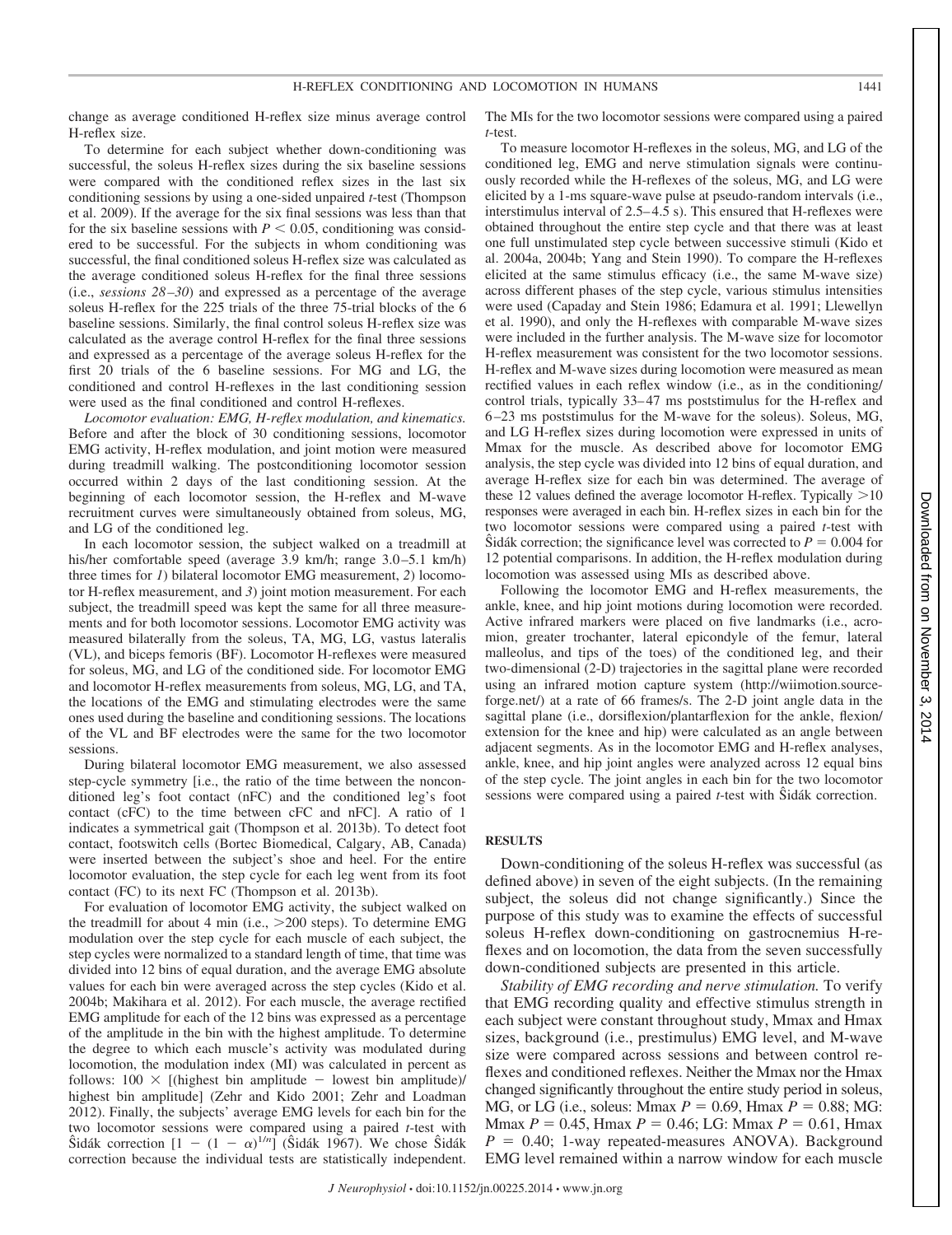|  | Table 1. H-reflex sizes in the last conditioning session in percent of baseline values |  |  |  |  |  |  |
|--|----------------------------------------------------------------------------------------|--|--|--|--|--|--|
|--|----------------------------------------------------------------------------------------|--|--|--|--|--|--|

|        | Conditioned H-Reflex | Control H-Reflex | Within-Session Change |
|--------|----------------------|------------------|-----------------------|
| Soleus | $72.8 \pm 3.6$ †     | $86.0 \pm 3.1$ † | $-13.2 \pm 2.6$ †     |
| MG     | $85.5 \pm 5.1*$      | $98.9 \pm 6.8$   | $-13.4 \pm 5.1*$      |
| LG     | $93.1 \pm 12.0$      | $99.1 \pm 11.7$  | $-6.0 \pm 4.2$        |

 $*P < 0.05$ ,  $\dagger P < 0.01$ , significant differences from baseline for the H-reflexes and from 0 for within-session change. MG, medial gastrocnemius; LG, lateral gastrocnemius.

[typically 10 –13% MVC for soleus and 3– 8% MVC for both MG and LG, depending on the subject (e.g.,  $15-20 \mu V$ ,  $4-11$  $\mu$ V, and 3–9  $\mu$ V for soleus, MG, and LG, respectively)] throughout study ( $P = 0.23$ , 0.75, and 0.91 for soleus, MG, and LG, respectively; 1-way repeated-measures ANOVA). M-wave size for each muscle stayed in a narrow window (typically 3–5% Mmax for soleus, 15–20% Mmax for MG, and 17–22% Mmax for LG, depending on the subject) throughout study ( $P = 0.22$ , 0.70, and 0.61 for soleus, MG, and LG, respectively; 1-way repeated-measures ANOVA).

Background EMG level and M-wave size did not differ significantly between the initial 20 trials and the entire 225 trials of the individual sessions ( $P = 0.09, 0.42,$  and 0.95, for soleus, MG, and LG background EMG level, respectively; *P* 0.84, 0.67, and 0.92, for soleus, MG, and LG M-wave size, respectively; paired *t*-test). Furthermore, TA (i.e., antagonist) background activity remained very low (i.e.,  $\leq 8 \mu V$ ) throughout study  $(P = 0.11; 1$ -way repeated-measures ANOVA).

Similarly, to verify that EMG recording quality and stimulus strength were constant for the two locomotor sessions, Mmax and Hmax sizes and M-wave size were compared. Mmax size was not significantly different between the two sessions in soleus, MG, or LG ( $P = 0.24$ , 0.46, and 0.32 for soleus, MG, and LG, respectively; paired *t*-test). Hmax size did not differ between the two locomotor sessions in any of the three muscles  $(P = 0.72, 0.92,$  and 0.56 for soleus, MG, and LG, respectively; paired *t*-test). Finally, M-wave size during locomotor H-reflex measurement did not differ between the two locomotor sessions ( $P = 0.65$ , 0.54, and 0.65 for soleus, MG, and LG, respectively; paired *t*-test).

*Changes in conditioned and control H-reflexes.* Table 1 summarizes the final conditioned and control H-reflex results for soleus, MG, and LG. It also shows average final taskdependent adaptation (i.e., final conditioned H-reflex minus final control H-reflex). Conditioned and control soleus reflexes are significantly reduced, and the magnitudes of their reductions are comparable to those in previous human and animal studies (Carp et al. 2006b; Chen and Wolpaw 1995; Thompson et al. 2009; Wolpaw 1987). The soleus H-reflex also shows significant task-dependent adaptation comparable to that in the previous study of normal humans (Thompson et al. 2009). The conditioned MG H-reflex is significantly reduced by about half as much as the soleus H-reflex. This result is similar to that found in synergist muscles with down-conditioning of the monkey biceps spinal stretch reflex (SSR) (Wolpaw et al. 1983). The control MG H-reflex shows no significant change; MG task-dependent adaptation is significant and comparable to that in soleus. Thus essentially all the change in the conditioned MG H-reflex is task-dependent adaptation. In contrast, the conditioned and control LG H-reflexes do not change.

Figure 1 illustrates these results with data from a representative subject for the sixth baseline session and the last conditioning session. For soleus, the final conditioned and control H-reflexes are both smaller than baseline; for MG, only the final conditioned H-reflex is smaller; and for LG, neither is smaller.

*Locomotor symmetry, EMG activity, H-reflex modulation, and kinematics.* H-reflex conditioning did not affect locomotor symmetry. Right/left step symmetry in the seven subjects averaged 1.0 ( $\pm$ 0.03 SE) before and 1.0 ( $\pm$ 0.04) after conditioning ( $P = 0.95$ ; paired *t*-test).

EMG activity during locomotion was recorded as described above in six muscles of each leg while the subject walked on the treadmill at a comfortable speed. For each of the 12 muscles, the MI was high  $(>0.85)$  and did not differ significantly for the two locomotor sessions (i.e., before and after the 30 conditioning sessions) ( $P > 0.07$  in each muscle; paired *t*-test). For each muscle, the amplitudes (absolute value in mV) of the highest of the 12 step-cycle time bins did not differ between the two sessions  $(P > 0.12$  in all; paired *t*-test). Furthermore, in none of the 12 muscles did normalized EMG amplitude for any of the 12 bins differ significantly for the two



Fig. 1. Average conditioned H-reflexes (*left*; 225 trials) and control H-reflexes (*right*; 20 trials) in soleus, medial gastrocnemius (MG), and lateral gastrocnemius (LG) in the sixth baseline session (solid line) and the last conditioning session (dotted line) from a subject whose H-reflex decreased significantly. The conditioned H-reflex size decreased after soleus H-reflex down-conditioning in soleus and MG, but not in LG. The control H-reflex decreased after conditioning only in soleus. Background electromyography (EMG) and Mwave size did not change between the baseline and last conditioning sessions. Sol, soleus.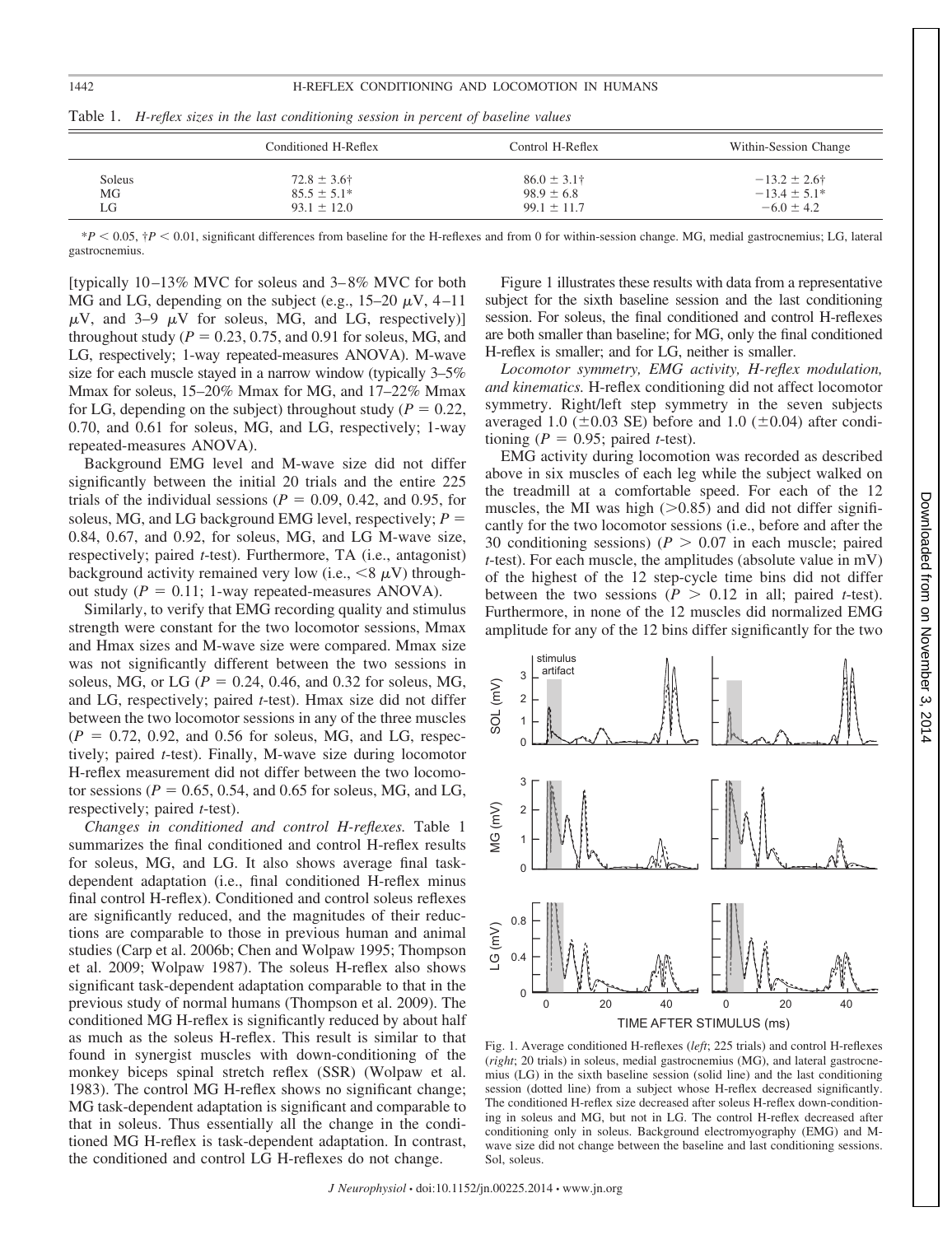

Fig. 2. Average locomotor EMG activity for all 7 successfully conditioned subjects from soleus, tibialis anterior (TA), MG, LG, vastus lateralis (VL), and biceps femoris (BF) of both legs before (solid line) and after (dotted line) the 30 conditioning sessions. For each muscle, EMG amplitude in each of the 12 equal bins was normalized by the amplitude in the bin with the highest amplitude. There were no significant differences between pre- and postconditioning in any of the 12 bins in any of the 12 muscles.

locomotor sessions ( $P > 0.01$  in each; paired *t*-test; nonsignificant after Ŝidák correction). Figure 2 shows the average normalized results from each of the 12 muscles before and after down-conditioning. As evident in Fig. 2, each muscle's average EMG pattern across the step cycle was essentially the same before and after the 30 conditioning sessions.

In accord with previous locomotor studies (Makihara et al. 2012), the locomotor H-reflex was smaller in MG and LG than in soleus. H-reflex modulation over the step cycle was similar in magnitude and pattern in the three muscles. The MI was high  $(0.89)$  in all three and did not differ for the two locomotor sessions ( $P = 0.73$ , 0.67, and 0.48 for soleus, MG, and LG, respectively; paired *t*-test). In all three muscles, the H-reflex was low during swing, increased to its maximum value during stance, and then fell rapidly at the beginning of swing. For all three muscles, the H-reflexes for each of the 12 bins of the step cycle did not differ between the two locomotor sessions ( $P > 0.10$ , 0.06, and 0.23 for soleus, MG, and LG,

respectively; paired *t*-test). The average locomotor H-reflexes calculated by averaging values in 12 bins (Thompson et al. 2013a) did not change after conditioning in all three muscles (*P* 0.36; paired *t*-test). Figure 3 shows average H-reflex modulation over the step-cycle for soleus, MG, and LG (in percent of Mmax) before and after the 30 conditioning sessions. In all three muscles, modulation is high, and the magnitude and pattern of modulation are comparable before and after soleus H-reflex down-conditioning.

Ankle, knee, and hip joint angles in each of the 12 step-cycle bins were calculated and compared between the two locomotor sessions. No significant differences were found in any bin of any joint angle  $(P > 0.13$ ; paired *t*-test). Furthermore, the maximum dorsiflexion and plantar flexion angles of the ankle, the maximum extension and flexion angles of the knee and hip, and the timings of these maxima in the step cycle did not differ between the two sessions before and after the conditioning  $(P >$ 0.05 for all). Figure 4 displays the average results for all subjects before and after conditioning.

## **DISCUSSION**

This study examined two different aspects of the impact of soleus H-reflex down-conditioning in neurologically normal



Fig. 3. Average locomotor H-reflexes for all 7 successfully conditioned subjects from soleus, MG, and LG in the conditioned leg before (solid line) and after (dotted line) the 30 conditioning sessions. H-reflex size is expressed as a percentage of the maximum M-wave (%Mmax). As for locomotor EMG activity in Fig. 2, the step cycle was divided into 12 equal bins and an average reflex size for each bin was calculated. There were no significant differences between pre- and postconditioning in any of the 12 bins in any of the 3 muscles.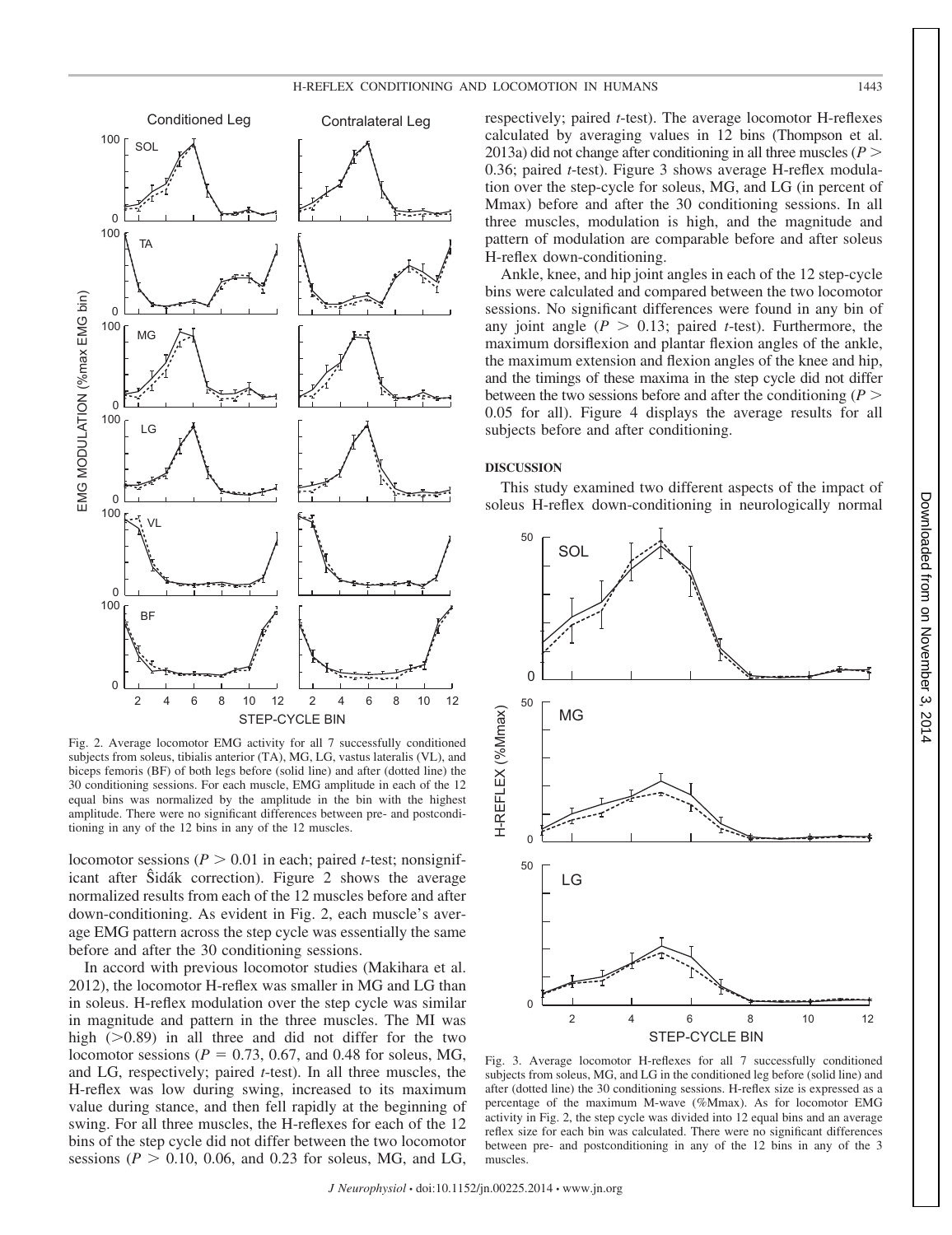

Fig. 4. Average ankle, knee, and hip joint angles for all 7 successfully conditioned subjects in the conditioned leg over the 12 bins of the step cycle before (solid line) and after (dotted line) the 30 conditioning sessions. There were no significant differences between pre- and postconditioning in any of the 12 bins in any of the three joints. Ankle:  $+$ , dorsiflexion;  $-$ , plantarflexion; knee:  $+$ , flexion;  $-$ , extension; Hip:  $+$ , flexion;  $-$ , extension.

humans: its impact on MG and LG H-reflexes, with particular focus on the extent of task-dependent adaptation (i.e., withinsession change) and/or long-term change (i.e., across-session change), and its impact on locomotor EMG activity and kinematics. We found task-dependent adaptation in the MG H-reflex comparable to that in the soleus H-reflex, no task-dependent adaptation in the LG H-reflex, and no long-term change in the MG or LG H-reflex. Thus the change in the conditioned H-reflex (i.e., the sum of task-dependent adaptation and longterm change) was less in MG than in soleus, a result comparable to previous results in the upper limb (Wolf and Segal 1996; Wolpaw et al. 1983). We also found that soleus H-reflex down-conditioning produced no changes in locomotor EMG activity or kinematics that were consistent across subjects.

*Task-dependent adaptation in gastrocnemius H-reflexes with down-conditioning of soleus H-reflex.* As discussed in Thompson et al. (2009), task-dependent adaptation in the H-reflex is likely to reflect task-dependent change in corticospinal tract (CST)-mediated presynaptic inhibition at the primary afferent synapse on the motoneuron (Baudry et al. 2010; Brooke et al. 1997; Meunier and Pierrot-Deseilligny 1998; Stein 1995; Stein and Capaday 1988). The fact that soleus H-reflex downconditioning produced task-dependent adaptation in MG equal to that in soleus is consistent with the strong correlations between soleus and MG H-reflexes noted in previous studies (Makihara et al. 2012). More surprising is the lack of detectable taskdependent adaptation in the LG H-reflex. Although the mechanisms of this striking MG/LG difference are not clear, the three muscles do differ in other respects [e.g., in activation patterns during voluntary plantar flexion (Giordano and Segal 2006) and heel raise exercise (Segal and Song 2005) and in autogenic (homonymous) and heterogenic (heteronymous) excitation and inhibition (Nichols 1989)], and presynaptic inhibition can even differ between collaterals from the same muscle afferent (Rudman et al. 1998).

*Lack of long-term change in the gastrocnemius H-reflexes.* Whereas both components of the final change in the conditioned reflex, task-dependent adaptation and long-term change, appear to depend on activity in sensorimotor cortex that reaches the spinal cord through the CST (Chen and Wolpaw 2002; Chen et al. 2002; BY Chen et al. 2006), they almost certainly differ in their spinal mechanisms. As noted above, task-dependent adaptation probably reflects change in presynaptic inhibition at the primary afferent synapse. In contrast, long-term change probably reflects plasticity in motoneuron properties, other synaptic terminals on the motoneuron, and/or spinal interneurons (see Wolpaw 2010 for review). It is not at present clear to what extent these two components are linked. Although both depend on the CST, they may depend on different aspects of CST activity. Furthermore, evidence indicates that their relative magnitudes vary across subject populations. In previous studies, long-term change was significantly greater in people with spinal cord injury than in neurologically normal people  $(-24\% \text{ vs. } -16\% \text{ from Thomp-}$ son et al. 2009), whereas task-dependent adaptation was significantly less  $(-7\% \text{ vs. } -15\% \text{ from Thompson et al. } 2009)$ . The magnitudes of task-dependent adaptation and long-term change in the present study of normal subjects (Table 1) are similar to those of Thompson et al. (2009): more task-dependent adaptation ( $P = 0.05$  by unpaired *t*-test) and significantly less long-term change  $(P < 0.05)$  than in the people with spinal cord injury of Thompson et al. (2013b).

The impact of task-dependent adaptation is specific to the conditioning protocol. That is, task-dependent adaptation affects H-reflex size only during the conditioning protocol; it does not affect the contribution of the reflex pathway to other behaviors, such as locomotion. The lesser task-dependent adaptation in people with spinal cord injury is probably due to deficits in descending control caused by the spinal cord damage (Thompson et al. 2013b). Long-term change lacks the specificity of task-dependent adaptation: it does affect the pathway's contribution to other behaviors. In rats or people with spinal cord injuries, long-term change in the soleus H-reflex is doubly adaptive; it increases reward probability in the conditioning protocol and it improves locomotion (Y Chen et al. 2006; Thompson et al. 2013b). On the other hand, in people who are neurologically normal, long-term change is both adaptive and maladaptive; it increases reward probability but can impair locomotion and/or existing motor skills. For example, it can

Downloaded from on November 3,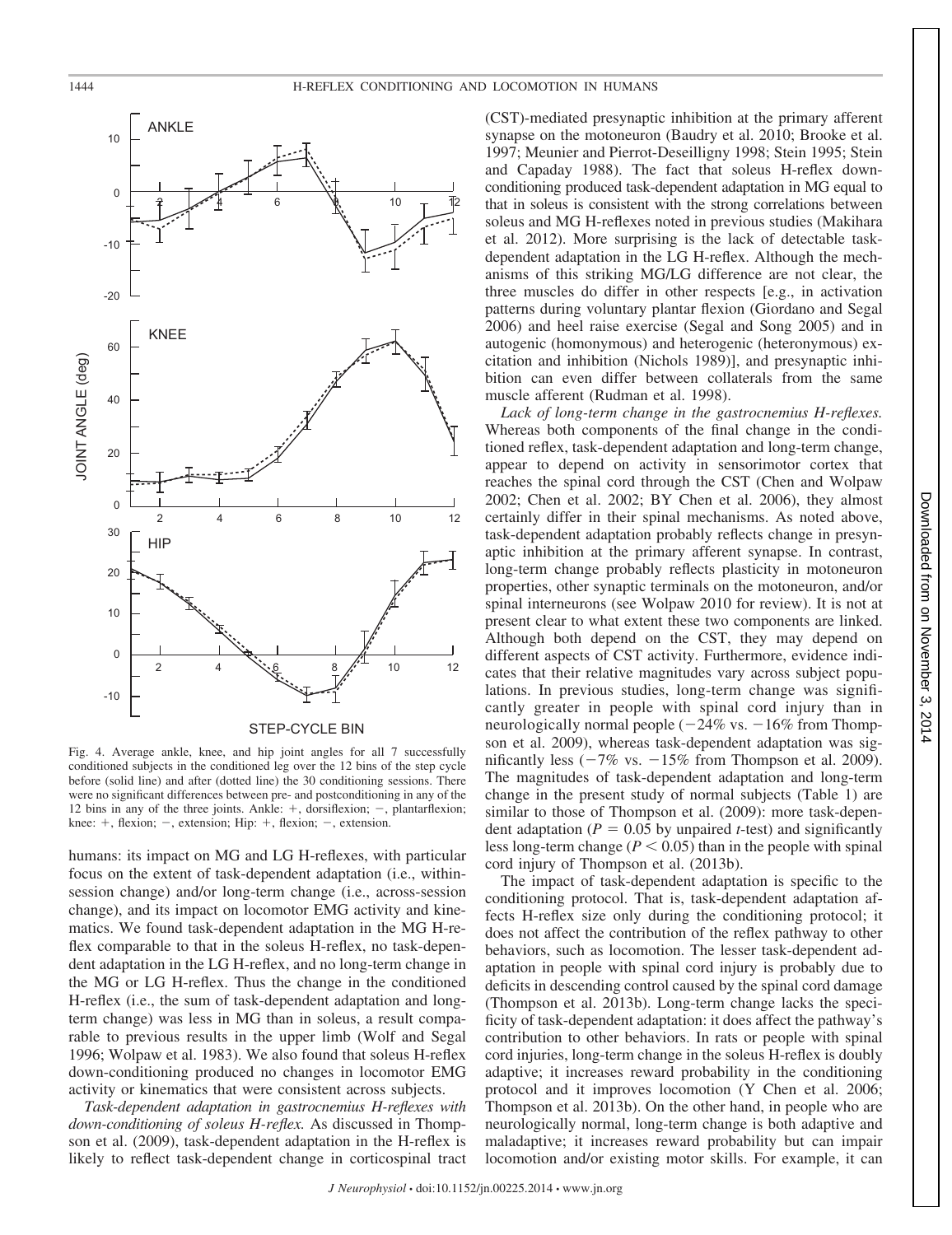cause locomotor asymmetries, unless its effect is counteracted by additional changes that offset the asymmetries (Chen et al. 2005, 2011, 2013). Thus the difference in specificity between task-dependent adaptation and long-term change is consistent with their relative magnitudes in the two subject groups (i.e., greater task-dependent adaptation in normal subjects, greater long-term change in subjects with spinal cord injuries). Taskdependent adaptation is preferable in normal subjects because it does not affect locomotion and other existing motor skills, whereas long-term change is preferable in subjects with spinal cord injuries because it does affect locomotion.

The present finding that soleus H-reflex conditioning produces comparable task-dependent adaption in soleus and MG, but long-term change only in soleus, is consistent with this difference in specificity. The long-term change is modest in the soleus H-reflex because it is adaptive for the H-reflex conditioning protocol but maladaptive for existing motor skills; and long-term change does not occur in the MG H-reflex because it is not adaptive for the conditioning protocol and is maladaptive for existing motor skills. This outcome is explicable in terms of the negotiated equilibrium hypothesis (Wolpaw 2010). According to the hypothesis, the state of the spinal cord (including the pathway of the soleus H-reflex) is the product of concurrent adaptive processes that acquire a new behavior (e.g., a smaller H-reflex) and at the same time preserve previously acquired behaviors (e.g., locomotion) (Chen et al. 2014; Thompson et al. 2013b; Thompson and Wolpaw, in press; Thompson and Wolpaw 2014; Wolpaw 2010 for discussion).

*Lack of detectable impact on normal locomotion.* The present results indicate that soleus H-reflex conditioning in humans does not affect locomotion; there were no detectable consistent (i.e., across subjects) effects on step symmetry, locomotor EMG activity, H-reflex modulation, or joint motion. In normal rats, soleus H-reflex conditioning does not affect step symmetry, but it does alter locomotor EMG activity, H-reflexes, and kinematics (Chen et al. 2005, 2011). Thus the mechanisms ensuring preservation of locomotion appear to differ between rats and humans. In rats, in which the long-term change in the soleus H-reflex was still evident during locomotion, the key features of locomotion (e.g., step-cycle symmetry) appeared to be preserved by compensatory changes in other locomotor EMG activity and in kinematics (Chen et al. 2011). In humans, the long-term change in the soleus H-reflex change was not evident during locomotion, and no consistent changes in locomotor EMG or kinematics were detected. Several factors are likely to account for this difference.

First, the long-term soleus H-reflex change is considerably smaller in normal humans than it is in normal rats (i.e.,  $-14\%$ ) in the present human study vs. about  $-40\%$  in rats; Chen et al. 2001 and subsequent data). Thus it would be expected to have much less effect on locomotion.

Second, the fact that there is no consistent effect on the human locomotor H-reflex suggests that compensatory changes prevented the long-term change in the soleus H-reflex from being apparent during locomotion. In humans, the H-reflex decreases from standing to walking (Capaday and Stein 1986; Stein and Capaday 1988). This task-dependent decrease probably reflects increased presynaptic inhibition produced by supraspinal descending pathways (Stein and Capaday 1988; Stein 1995). In the present subjects, the normal standing-to-walking decrease in presynaptic inhibition may have been smaller after

soleus H-reflex down-conditioning so that the reflex pathway's locomotor contribution was maintained. Group I afferent pathways, including the soleus H-reflex pathway, are important in locomotion (Bennett et al. 1996; Stein et al. 2000; Yang et al. 1991). Thus preserving their activity during locomotion may be the compensation that maintains normal locomotor EMG activity and kinematics after soleus H-reflex down-conditioning in normal humans. The difference between rats and humans in the compensation that maintains normal locomotion may reflect interspecies differences in the task-dependent regulation of presynaptic inhibition and/or differences between quadrupedal and bipedal locomotion (Courting et al. 2007; Knout et al. 2012).

Third, it is important to note that the changes in locomotor EMG and kinematics with H-reflex conditioning in rats were detected only because they were consistently present across animals. If different rats had compensated in different ways, the fact that compensatory EMG and kinematic changes occurred would have been much more difficult to document. For humans, who are likely to differ more widely than laboratory rats in previous motor experience, inter-subject differences in compensatory mechanisms might be considerably greater, and such variation could prevent statistical detection of the occurrence of compensatory changes in locomotor EMG or kinematics. Studies of populations with more uniform past motor experiences (e.g., specific groups of athletes) might clarify this issue.

#### **ACKNOWLEDGMENTS**

We thank Drs. Jonathan Carp and Dennis McFarland for helpful comments on the manuscript and Briana Favale for assistance in data collection.

#### **GRANTS**

This work was supported in part by the New York State Spinal Cord Injury Research Trust Fund C023685 (A. K. Thompson) and C020932 (X. Y. Chen and R. L. Segal) and National Institute of Neurological Disorders and Stroke Grants NS069551 (A. K. Thompson), NS22189 (J. R. Wolpaw), and NS061823 (J. R. Wolpaw and X. Y. Chen).

#### **DISCLOSURES**

No conflicts of interest, financial or otherwise, are declared by the authors.

#### **AUTHOR CONTRIBUTIONS**

Y.M., R.L.S., J.R.W., and A.K.T. conception and design of research; Y.M. and A.K.T. performed experiments; Y.M. analyzed data; Y.M., R.L.S., J.R.W., and A.K.T. interpreted results of experiments; Y.M. and A.K.T. prepared figures; Y.M. drafted manuscript; Y.M., R.L.S., J.R.W., and A.K.T. edited and revised manuscript; Y.M., R.L.S., J.R.W., and A.K.T. approved final version of manuscript.

### **REFERENCES**

- **Baudry S, Maerz AH, Enoka RM.** Presynaptic modulation of Ia afferents in young and old adults when performing force and position control. *J Neurophysiol* 103: 623– 631, 2010.
- **Bennett DJ, De Serres SJ, Stein RB.** Gain of the triceps sure stretch reflex in decerebrate and spinal cats during postural and locomotor activities. *J Physiol* 496: 837– 850, 1996.
- **Brooke JD, Cheng J, Collins DF, McElroy WE, Misiaszek JE, Staines WR.** Sensori-sensory afferent conditioning with leg movement: gain control in spinal reflex and ascending paths. *Prog Neurobiol* 51: 393-421, 1997.
- **Capaday C, Stein RB.** Amplitude modulation of the soleus H-reflex in the human during walking and standing. *J Neurosci* 6: 1308 –1313, 1986.